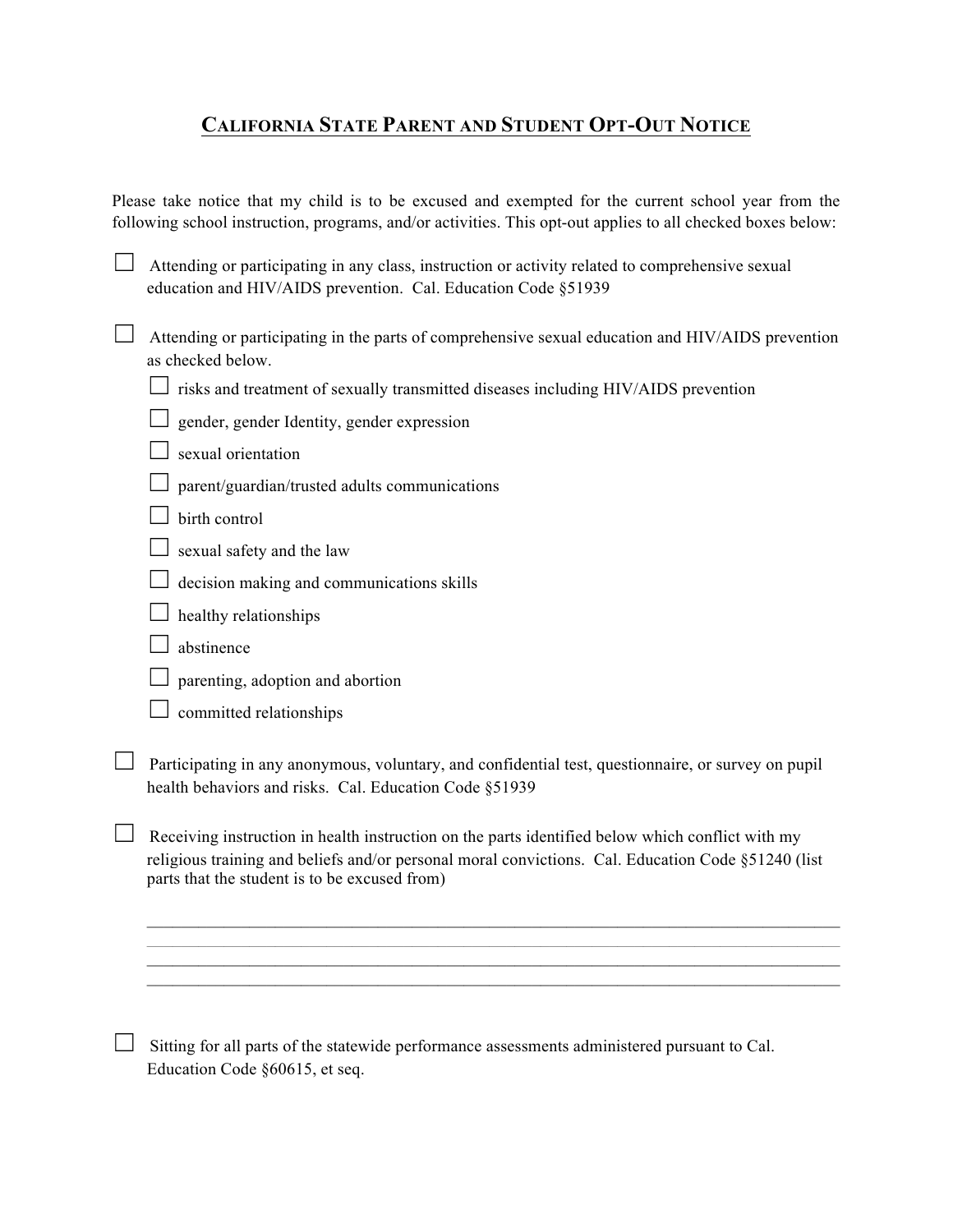|          | Sitting for the parts of the statewide performance assessments administered pursuant to Cal.<br>Education Code $§60615$ as follows: (list parts that the student is to be excused from)                                                                                                                                                                                                                                                                                                                                                                                                                                                                                                                                                                                                                                                             |  |  |  |  |
|----------|-----------------------------------------------------------------------------------------------------------------------------------------------------------------------------------------------------------------------------------------------------------------------------------------------------------------------------------------------------------------------------------------------------------------------------------------------------------------------------------------------------------------------------------------------------------------------------------------------------------------------------------------------------------------------------------------------------------------------------------------------------------------------------------------------------------------------------------------------------|--|--|--|--|
|          | English Language Arts/Literacy                                                                                                                                                                                                                                                                                                                                                                                                                                                                                                                                                                                                                                                                                                                                                                                                                      |  |  |  |  |
|          | Mathematics                                                                                                                                                                                                                                                                                                                                                                                                                                                                                                                                                                                                                                                                                                                                                                                                                                         |  |  |  |  |
|          | Science                                                                                                                                                                                                                                                                                                                                                                                                                                                                                                                                                                                                                                                                                                                                                                                                                                             |  |  |  |  |
|          | The administration of any test, questionnaire, survey, examination or evaluation containing any<br>questions or items relative to my child, or my personal beliefs or practices in sex, family life,<br>morality, or religion. Cal. Education Code §51513                                                                                                                                                                                                                                                                                                                                                                                                                                                                                                                                                                                           |  |  |  |  |
|          | The administration of any test, examination, or assessment as part of a statewide pupil assessment<br>program relative to my child, or my personal beliefs or practices in sex, family life, morality, or<br>religion, or any question designed to evaluate personal behavioral characteristics, including, but not<br>limited to, honesty, integrity, sociability, or self-esteem. Cal. Education Code §60614                                                                                                                                                                                                                                                                                                                                                                                                                                      |  |  |  |  |
|          | Please take notice that my child shall not be administered any survey, analysis, or evaluation that<br>reveals: (1) political affiliations or beliefs of my child or me, (2) mental or psychological problems<br>of my child or his or her family, (3) sexual behavior or attitudes, (4) illegal, anti-social, self-<br>incriminating, or demeaning behavior, (5) critical appraisals of other individuals with whom<br>respondents have close family relationships, (6) legally recognized privileged or analogous<br>relationships, such as lawyers, physicians, and ministers, (7) religious, practices, affiliations, or<br>beliefs of my child or me, or (8) income (other than that required by law to determine eligibility or<br>participation in a program or for receiving financial assistance under such program). 20 U.S.C. §<br>1232h |  |  |  |  |
| notices. | Keep this signed notice on file in my child's cumulative folder. This notice supersedes all prior Opt-Out                                                                                                                                                                                                                                                                                                                                                                                                                                                                                                                                                                                                                                                                                                                                           |  |  |  |  |
|          | Grade Level:<br>Child's Name:                                                                                                                                                                                                                                                                                                                                                                                                                                                                                                                                                                                                                                                                                                                                                                                                                       |  |  |  |  |
|          | School Year:                                                                                                                                                                                                                                                                                                                                                                                                                                                                                                                                                                                                                                                                                                                                                                                                                                        |  |  |  |  |
|          | Parent/Guardians(s) Address:                                                                                                                                                                                                                                                                                                                                                                                                                                                                                                                                                                                                                                                                                                                                                                                                                        |  |  |  |  |
|          | ,我们也不会有一个人的事情。""我们的人们是不是我们的人,我们也不会有一个人的人,我们也不会有一个人的人,我们也不会有一个人的人,我们也不会有一个人的人,我们也                                                                                                                                                                                                                                                                                                                                                                                                                                                                                                                                                                                                                                                                                                                                                                    |  |  |  |  |
|          |                                                                                                                                                                                                                                                                                                                                                                                                                                                                                                                                                                                                                                                                                                                                                                                                                                                     |  |  |  |  |
|          |                                                                                                                                                                                                                                                                                                                                                                                                                                                                                                                                                                                                                                                                                                                                                                                                                                                     |  |  |  |  |
|          |                                                                                                                                                                                                                                                                                                                                                                                                                                                                                                                                                                                                                                                                                                                                                                                                                                                     |  |  |  |  |